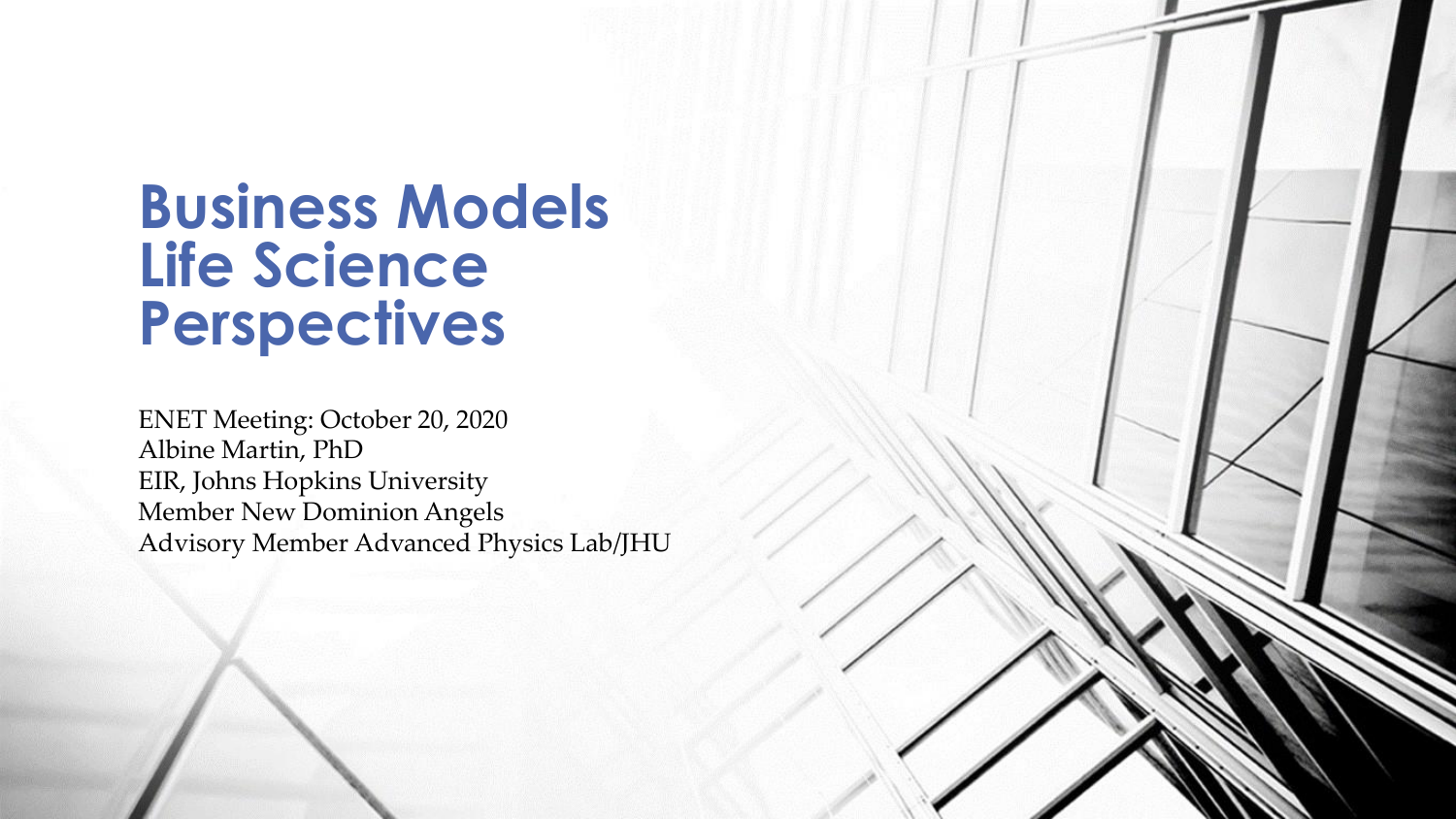# **Business Models Life Sciences**

*"No Single Business Model of Success"*

- Models may vary within company based upon customer segment "unmet needs"
- Payment often relies upon  $3<sup>rd</sup>$  party payers- Define decision maker
- Commercialization may be dependent upon FDA/regulatory approvals
- Value-based medicine
- Products could include diverse technologies digital health, medical devices, diagnostics and therapeutics
- Models must readily pivot and adjust in response to environmental changes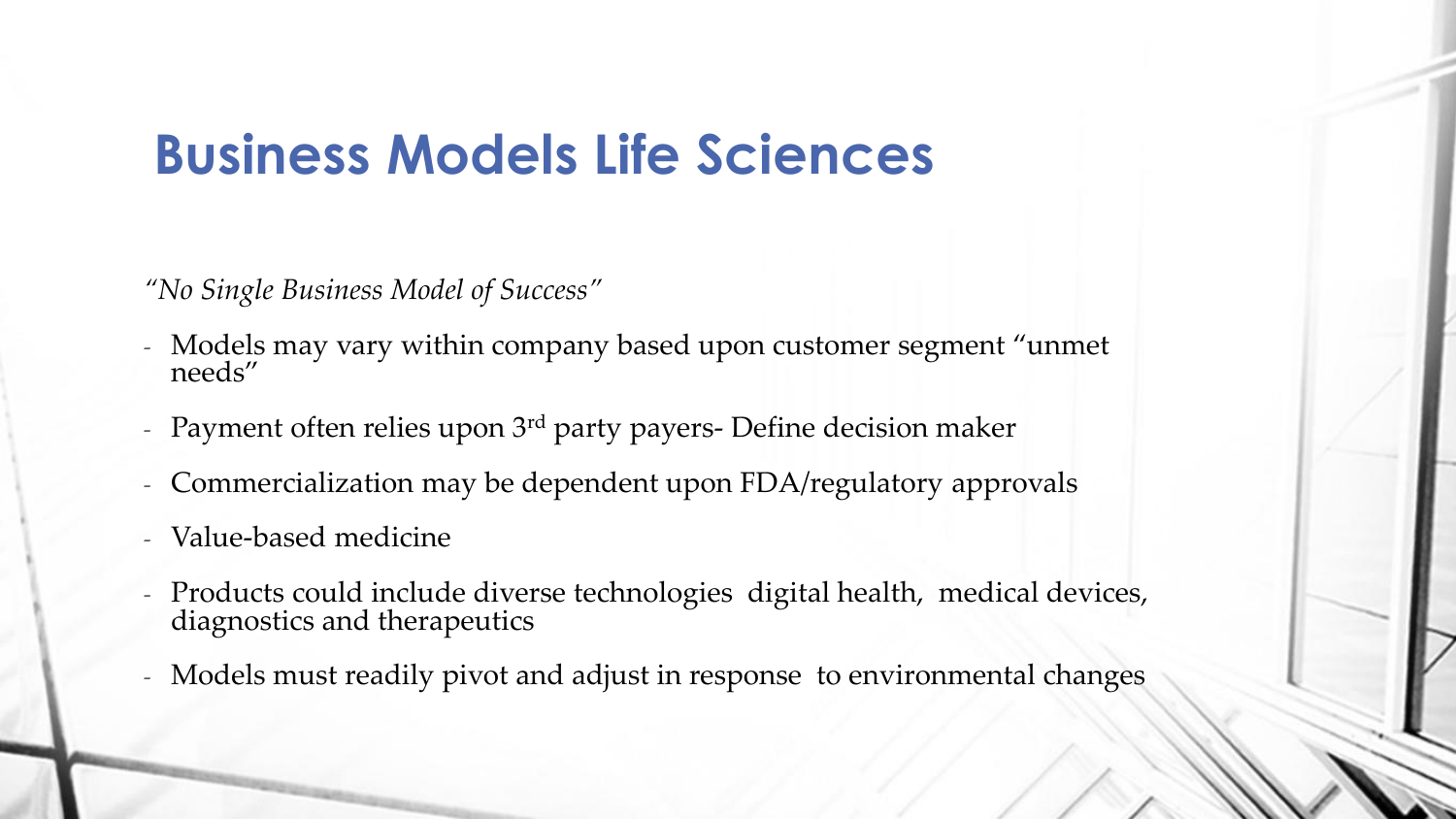# **Single Technology: Novel Drugable Target: Multiple Models**

### Revenue Long-Term

Develop Drug or Therapeutic Medicines based upon the Novel Target

*Use the diagnostic as a metric to screen and discovery new drugs that can modulate specific genes/proteins associated with disease states*

### Revenue Mid-Term

Develop a diagnostic assay that measures the changes within Novel Target

*Develop a test to measure change in genes or proteins in disease vs normal patients samples*

### Revenues: Short Term

Sell research tools and Reagents that enable basic scientists to study the Novel Target

*Synthetic genes, proteins, peptides sold for bench scientists*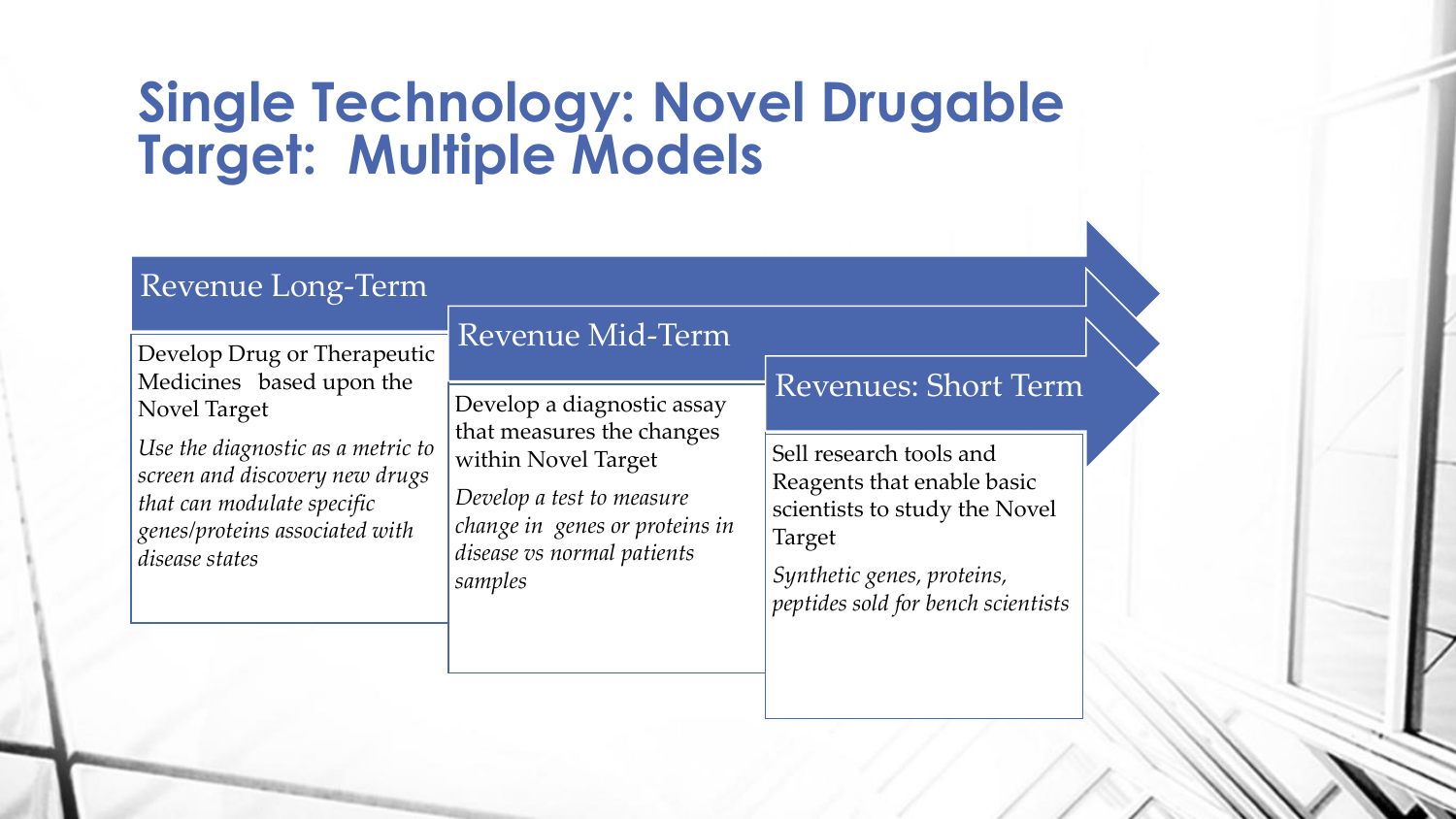### **Defined by Company Strategy/ Resources**

**Risk / Return Slope** 



Level of risk/investment

www.marsdd.com

STIHLE

#### **MaRS**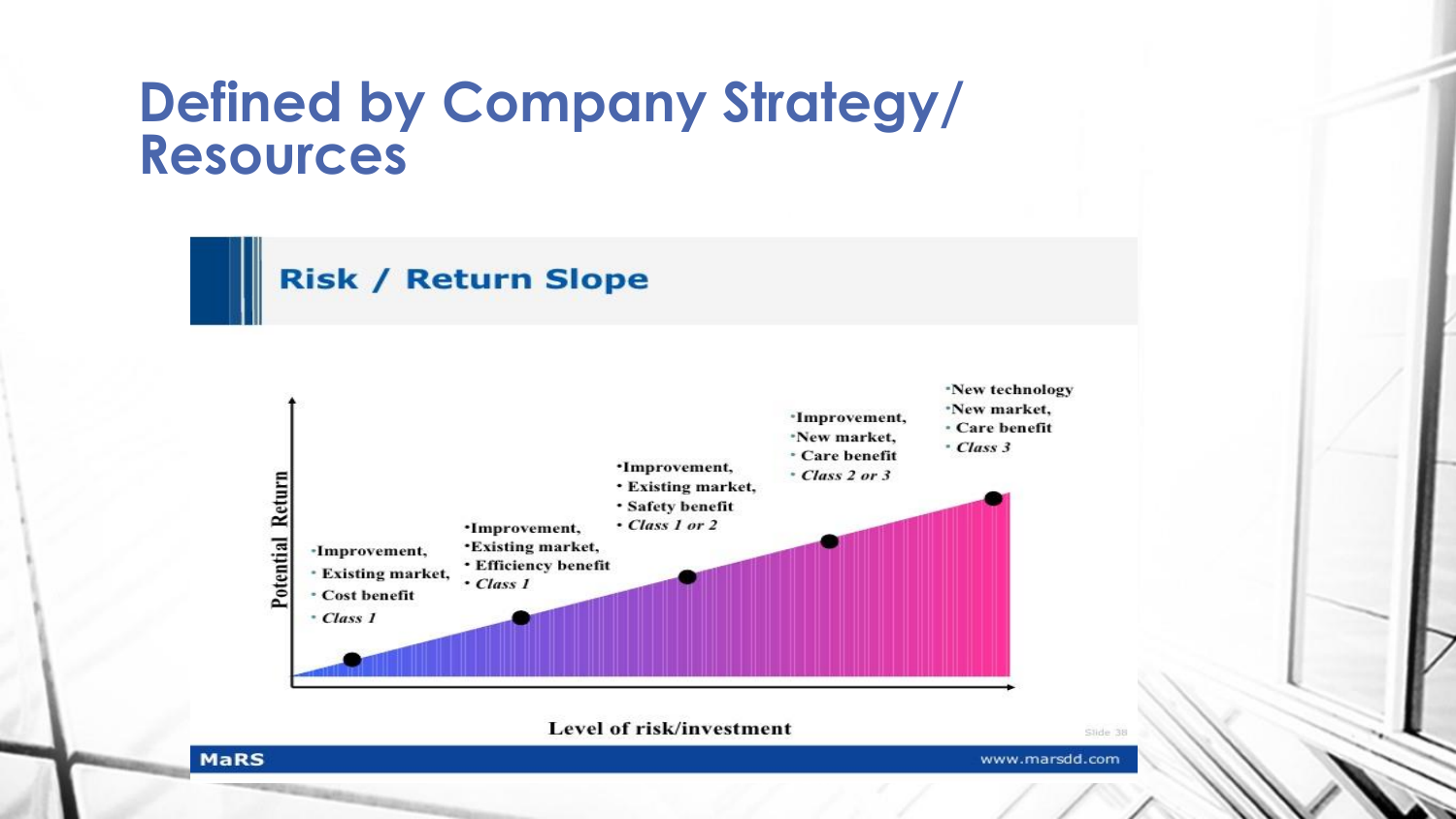### **Match Core Competencies with Model**

 $\bullet$ 

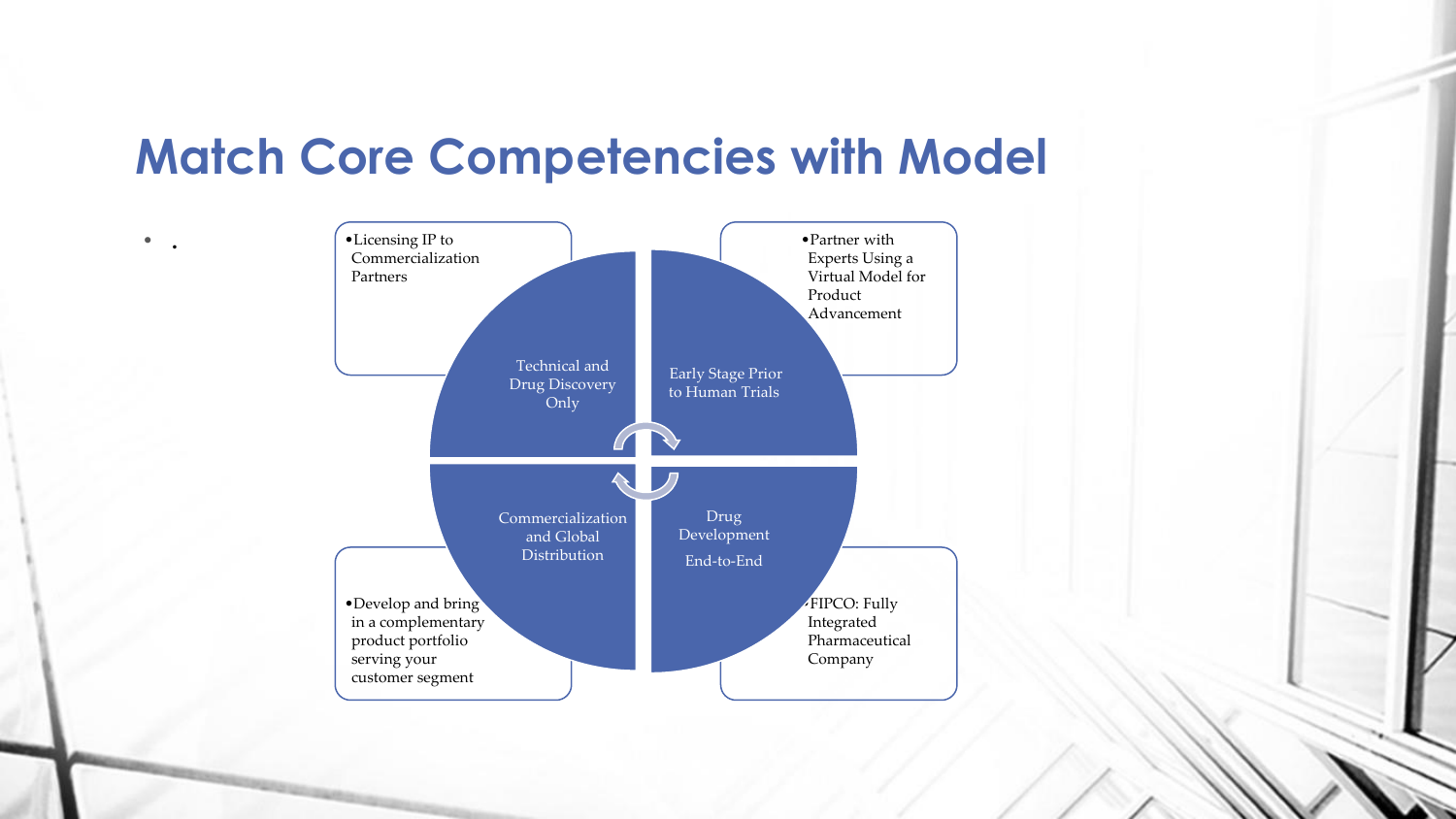# **Example of Virtual Partnership Model**

### **Virtually Integrated Pharma Company** (VIPCo)



#### Lean Management

#### **Value Proposition:**

- The experts in bringing drugs to the global market through greater operational flexibility
- Rent.... Don't own!

#### **Value Chain:**

Strong but very lean management team that outsources most if not all aspects drug development, manufacturing and distribution

#### **Revenue Generation Model:**

■ Own IP and clinically develop drug to point that pharma interested in buying it or sell drug themselves

Silde 18

**MaRS**